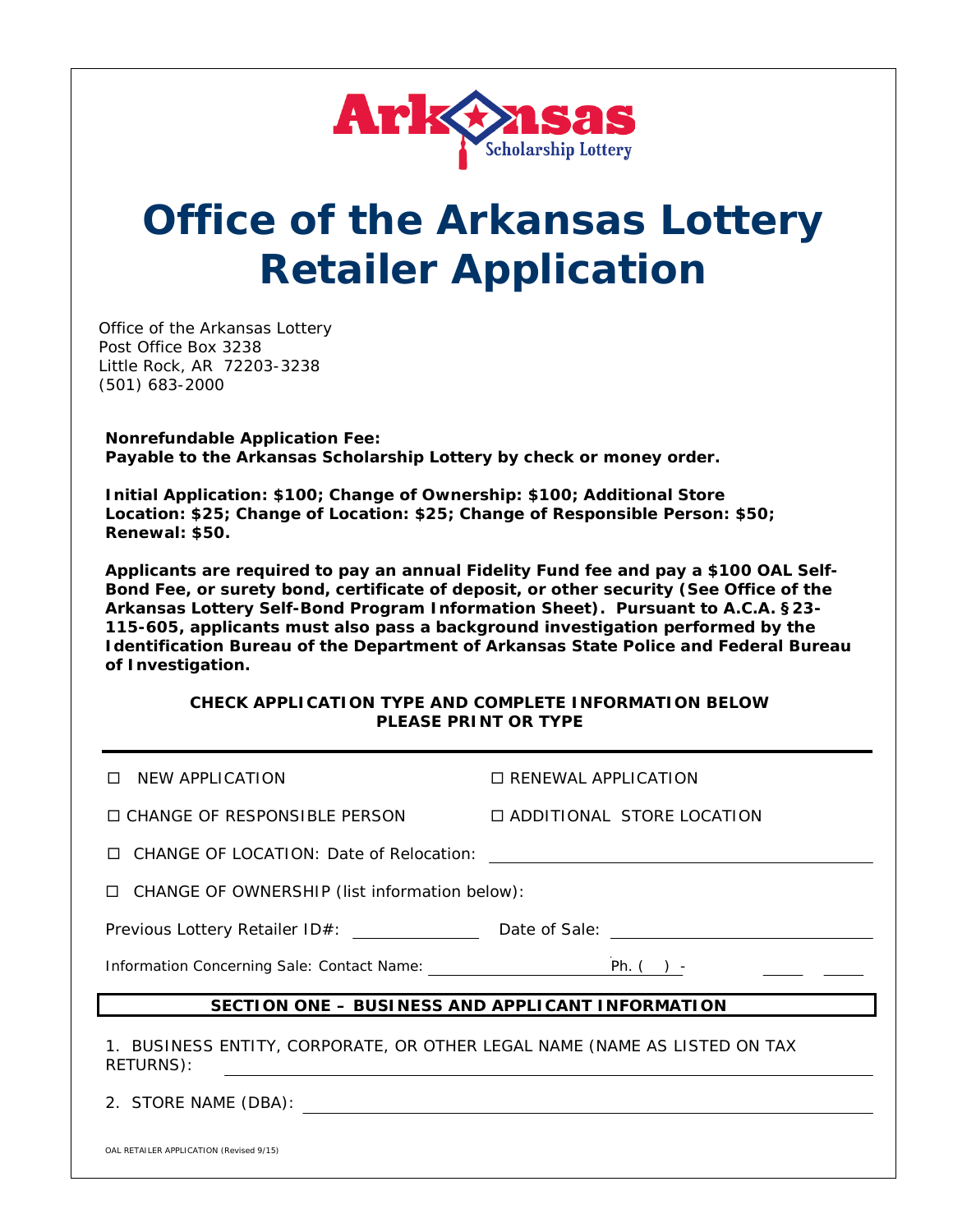| 3. STORE PHONE: () ____ ___ ___ ________                                                                                                                                                                                |                  |                                          |                                                               |                                      |  |
|-------------------------------------------------------------------------------------------------------------------------------------------------------------------------------------------------------------------------|------------------|------------------------------------------|---------------------------------------------------------------|--------------------------------------|--|
| 4. STORE ADDRESS:                                                                                                                                                                                                       |                  |                                          |                                                               |                                      |  |
| Street                                                                                                                                                                                                                  | City             |                                          | State Zip Code                                                | County                               |  |
| 5. MAILING ADDRESS:                                                                                                                                                                                                     |                  |                                          |                                                               |                                      |  |
| Street or P.O. Box                                                                                                                                                                                                      | <b>City City</b> |                                          | State <b>Zip Code</b>                                         |                                      |  |
| 6. RESPONSIBLE PERSON NAME AND TITLE:                                                                                                                                                                                   |                  |                                          |                                                               |                                      |  |
| Name                                                                                                                                                                                                                    | Title            |                                          |                                                               |                                      |  |
| 7. CONTACT NUMBERS AND E-MAIL ADDRESS:                                                                                                                                                                                  |                  |                                          |                                                               |                                      |  |
|                                                                                                                                                                                                                         |                  |                                          |                                                               |                                      |  |
| Phone                                                                                                                                                                                                                   |                  |                                          |                                                               |                                      |  |
| Provide number used to file business income tax return.<br>Sole Proprietors, list Social Security Number. All other entities, list Federal Employer                                                                     |                  |                                          | <u> 1989 - Andrea Stadt British, fransk politik (d. 1989)</u> |                                      |  |
| Identification Number.                                                                                                                                                                                                  |                  |                                          |                                                               |                                      |  |
| 8. TAXPAYER IDENTIFICATION NO.:<br>10. MINORITY BUSINESS: $\Box$ YES $\Box$ NO (If yes, check appropriate minority category)<br>African American<br>___ American Woman ___ Asian American ___ Pacific Islander American |                  | Native American ______ Hispanic American |                                                               |                                      |  |
| 11. ENTITY TYPE (Check One):                                                                                                                                                                                            |                  |                                          |                                                               |                                      |  |
| ___ Corporation ____ Partnership ____ Non-Profit ____ Sole Proprietorship<br>__ Limited Partnership ___Limited Liability Company __ Limited Liability Partnership                                                       |                  |                                          |                                                               |                                      |  |
| 12. START DATE OF BUSINESS:                                                                                                                                                                                             |                  |                                          |                                                               |                                      |  |
| 13. CORPORATE CHARTER/FILING NUMBER (If Applicable): ___________________________                                                                                                                                        |                  |                                          |                                                               |                                      |  |
|                                                                                                                                                                                                                         |                  |                                          |                                                               | $\Box$ Applied for $\Box$ Tax Exempt |  |
|                                                                                                                                                                                                                         |                  |                                          |                                                               |                                      |  |
|                                                                                                                                                                                                                         |                  |                                          |                                                               |                                      |  |
|                                                                                                                                                                                                                         |                  |                                          |                                                               |                                      |  |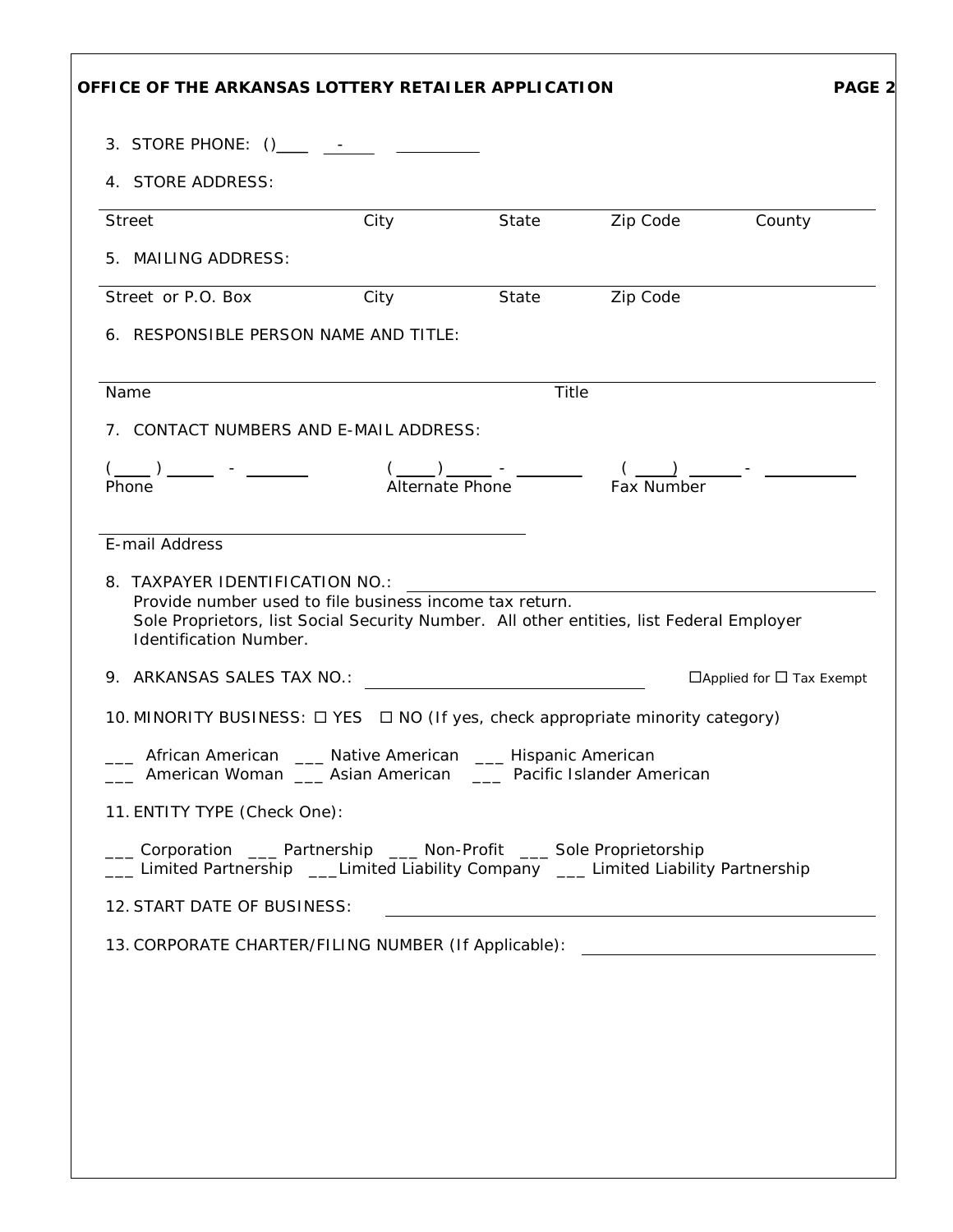## **OFFICE OF THE ARKANSAS LOTTERY RETAILER APPLICATION PAGE 3**

## **SECTION TWO – BACKGROUND INFORMATION**

Have you, as either the applicant or responsible person listed above [pursuant to A.C.A. § 23-115-601-b(i)(ii)]*:*

- 1. Been convicted of, or pleaded guilty or nolo contendere to a felony within the last 10 years, regardless of adjudication? YES NO
- 2. Been convicted of, or pleaded guilty or nolo contendere to any gambling offense? YES NO
- 3. Been arrested and have any pending criminal charges that have not been resolved? YES NO

If yes to questions 1, 2, or 3, please explain response and include dates below (use additional sheets if necessary):

4. Are you, as the responsible person listed above, a U.S. citizen?  $\Box$  YES  $\Box$  NO

If no, list your name, mother's maiden name, father's name; passport number, permanent resident of I-94 number; the last permanent address prior to entering the U.S. and the last date of entry into the U.S. [pursuant to A.C.A. § 19-11-105]: